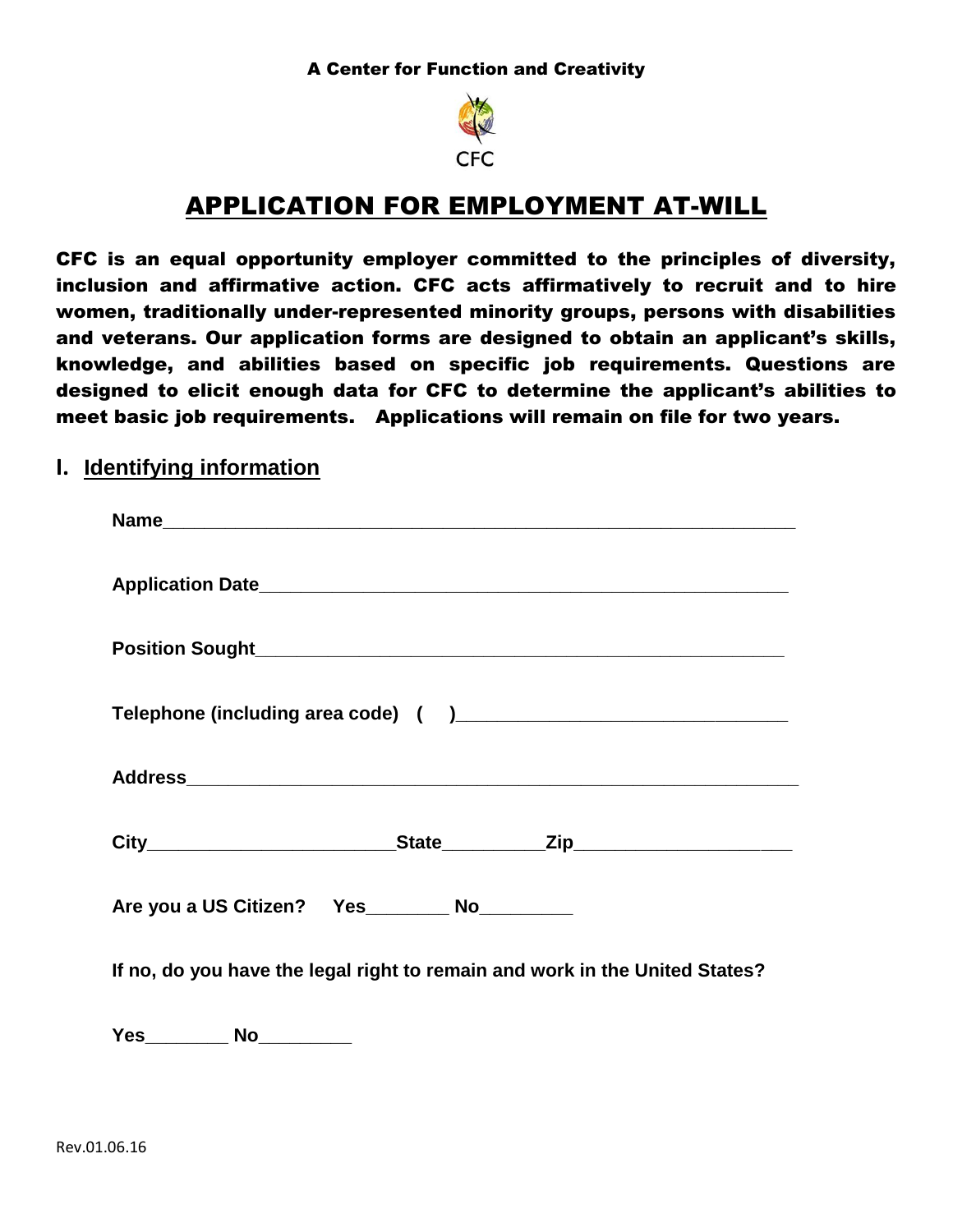

# **II. Formal Education**

*Please list formal schooling: Include academic, vocational, professional degrees and/or licenses.*

| <b>NAME/LOCATION OF SCHOOL</b> | <b>DATE OF GRADUATION/DEGREE</b> |
|--------------------------------|----------------------------------|
|                                |                                  |
|                                |                                  |
|                                |                                  |

# **III. Professional References**

*Please list three professional references. Include telephone numbers at which they can be most easily reached. All three references will be contacted for you to be considered for employment.*

| <b>NAME/TITLE</b> | <b>COMPANY/ORGANIZATION</b> | <b>TELEPHONE NUMBER</b> |
|-------------------|-----------------------------|-------------------------|
|                   |                             |                         |
|                   |                             |                         |
|                   |                             |                         |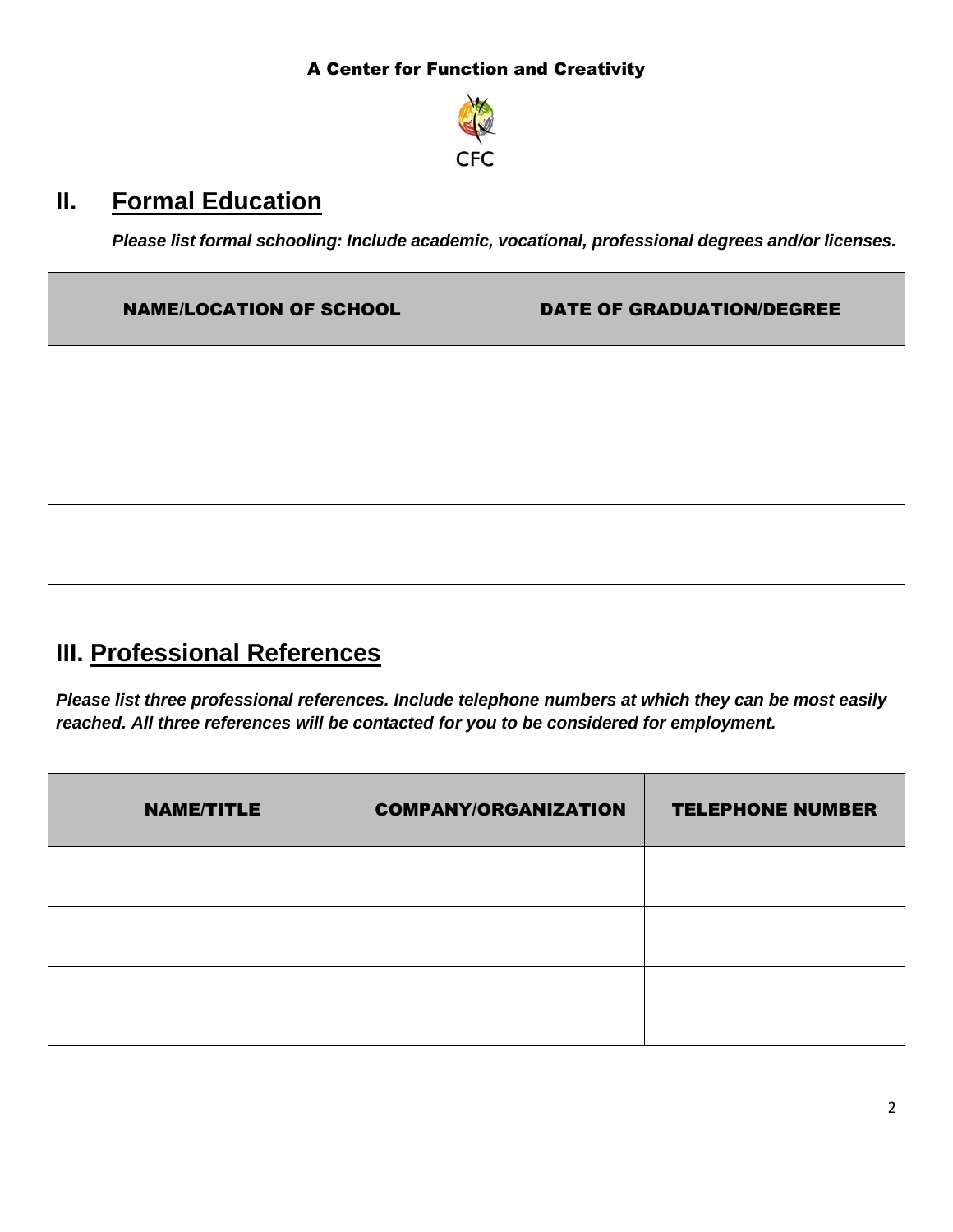

# IV. Employment History

List most recent employment first. Please include paid positions only.

| Description of Duties                                                                                                                                                                                                                |  |
|--------------------------------------------------------------------------------------------------------------------------------------------------------------------------------------------------------------------------------------|--|
|                                                                                                                                                                                                                                      |  |
|                                                                                                                                                                                                                                      |  |
|                                                                                                                                                                                                                                      |  |
|                                                                                                                                                                                                                                      |  |
|                                                                                                                                                                                                                                      |  |
| Description of Duties <b>Executive Contract Contract Contract Contract Contract Contract Contract Contract Contract Contract Contract Contract Contract Contract Contract Contract Contract Contract Contract Contract Contract </b> |  |
|                                                                                                                                                                                                                                      |  |
|                                                                                                                                                                                                                                      |  |
|                                                                                                                                                                                                                                      |  |
|                                                                                                                                                                                                                                      |  |
|                                                                                                                                                                                                                                      |  |
|                                                                                                                                                                                                                                      |  |
|                                                                                                                                                                                                                                      |  |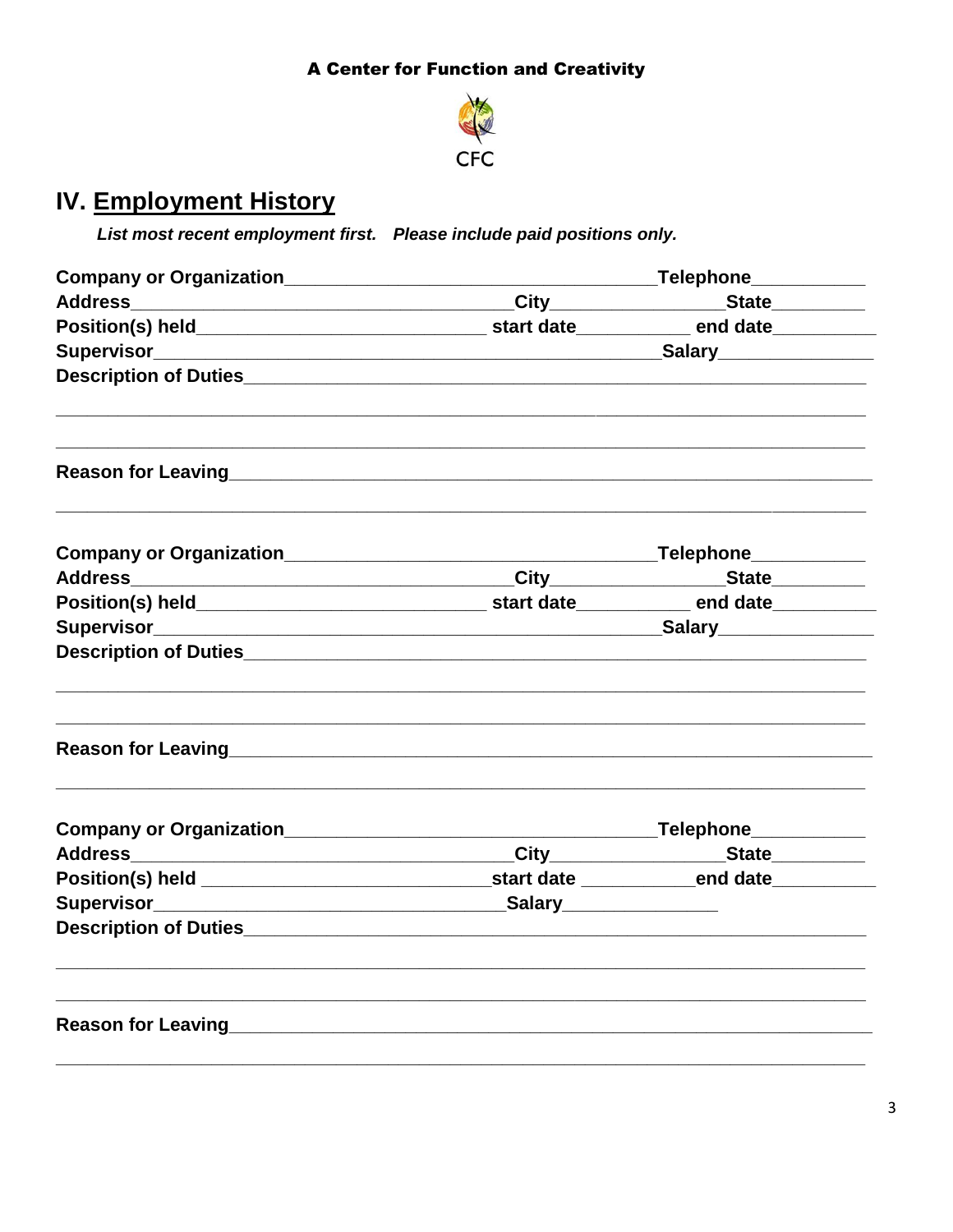

#### **Background Experience**  $V_{-}$

In the spaces provided below, describe activities and training relevant to the position sought and list any special skills or talents which you would be willing to teach to others.

## **Volunteer Work or Community Connections**

Skills or Talents (which you are able and willing to teach to others)

Trainings or Special Certifications (please include all state-mandated trainings you have had such as CPR/First Aid, Defensive Driving, etc.)

What motivates you to work with individuals with disabilities?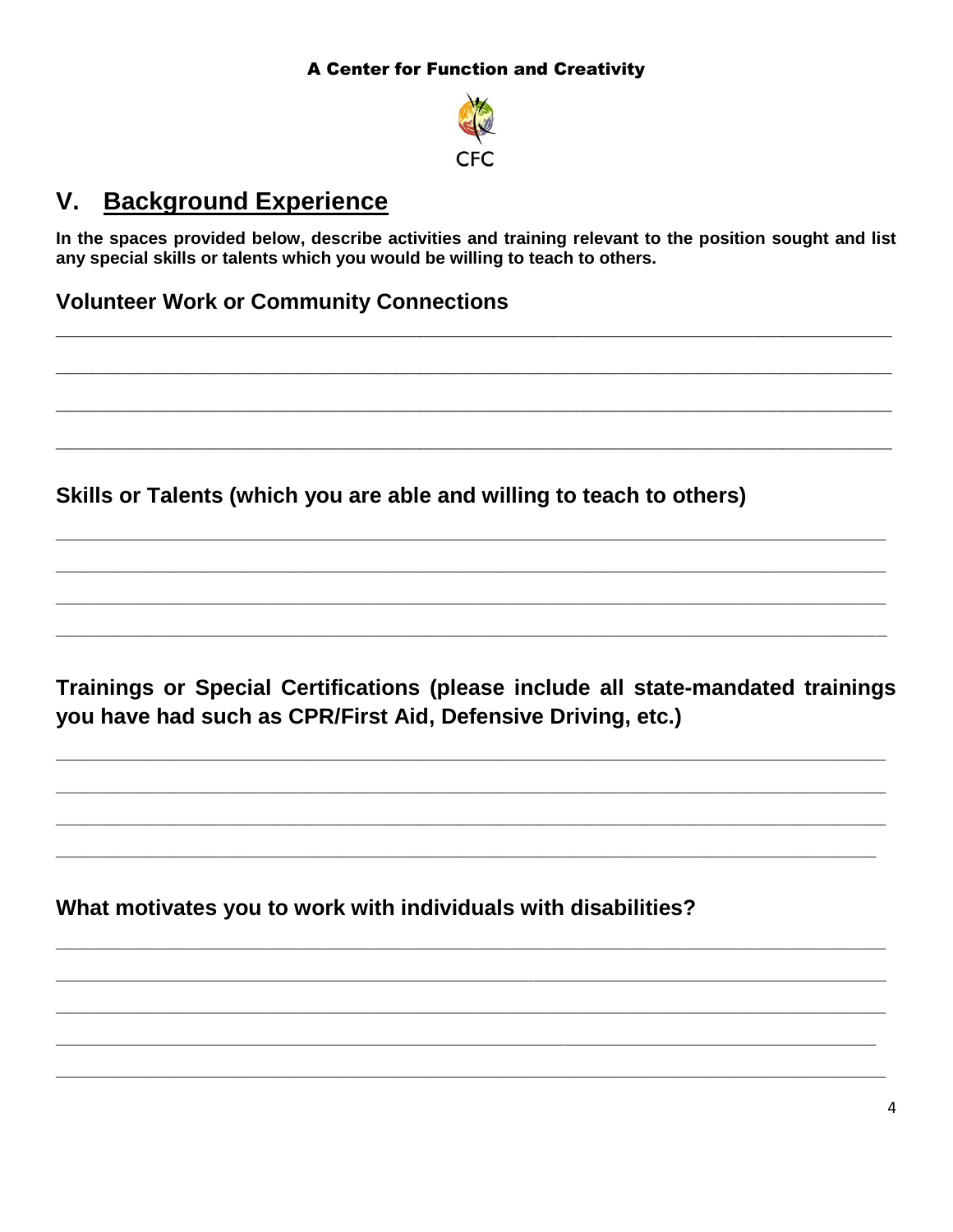

# **VI. Criminal Records Check**

**I consent to being fingerprinted for a criminal records background check at CFC expense if** 

**\_\_\_\_\_\_\_\_\_\_\_\_\_\_\_\_\_\_\_\_\_\_\_\_\_\_\_\_\_\_\_\_\_\_\_\_\_\_\_\_\_\_\_\_\_\_\_\_\_\_\_\_\_\_\_\_\_\_\_\_\_\_\_\_\_\_\_\_\_\_\_\_\_\_\_\_\_\_**

**required. Yes\_\_\_\_\_\_\_\_ No\_\_\_\_\_\_\_\_\_**

If not, why?

# **VII. Military History**

**Have you ever served in the U.S. Armed Forces? Yes\_\_\_\_\_\_\_ No\_\_\_\_\_\_\_**

# **VIII. Driver's License Information**

**Drivers Licenses: (list all licenses held in the past three years; indicate those that are current)**

| <b>STATE</b> | <b>LICENSE NUMBER</b> | <b>CLASS</b> | <b>ENDORSEMENT(S)</b> | <b>EXPIRATION DATE</b> |
|--------------|-----------------------|--------------|-----------------------|------------------------|
|              |                       |              |                       |                        |
|              |                       |              |                       |                        |
|              |                       |              |                       |                        |
|              |                       |              |                       |                        |
|              |                       |              |                       |                        |

| Have you ever been denied, or had revoked or suspended any license, permit, or privilege to |  |  |  |
|---------------------------------------------------------------------------------------------|--|--|--|
| operate a motor vehicle? Yes                                                                |  |  |  |

**If yes, please provide full details \_\_\_\_\_\_\_\_\_\_\_\_\_\_\_\_\_\_\_\_\_\_\_\_\_\_\_\_\_\_\_\_\_\_\_\_\_\_\_\_\_\_\_\_\_\_\_\_\_\_\_**

**\_\_\_\_\_\_\_\_\_\_\_\_\_\_\_\_\_\_\_\_\_\_\_\_\_\_\_\_\_\_\_\_\_\_\_\_\_\_\_\_\_\_\_\_\_\_\_\_\_\_\_\_\_\_\_\_\_\_\_\_\_\_\_\_\_\_\_\_\_\_\_\_\_\_\_\_\_\_\_**

**\_\_\_\_\_\_\_\_\_\_\_\_\_\_\_\_\_\_\_\_\_\_\_\_\_\_\_\_\_\_\_\_\_\_\_\_\_\_\_\_\_\_\_\_\_\_\_\_\_\_\_\_\_\_\_\_\_\_\_\_\_\_\_\_\_\_\_\_\_\_\_\_\_\_\_\_\_\_\_**

**\_\_\_\_\_\_\_\_\_\_\_\_\_\_\_\_\_\_\_\_\_\_\_\_\_\_\_\_\_\_\_\_\_\_\_\_\_\_\_\_\_\_\_\_\_\_\_\_\_\_\_\_\_\_\_\_\_\_\_\_\_\_\_\_\_\_\_\_\_\_\_\_\_\_\_\_\_\_**